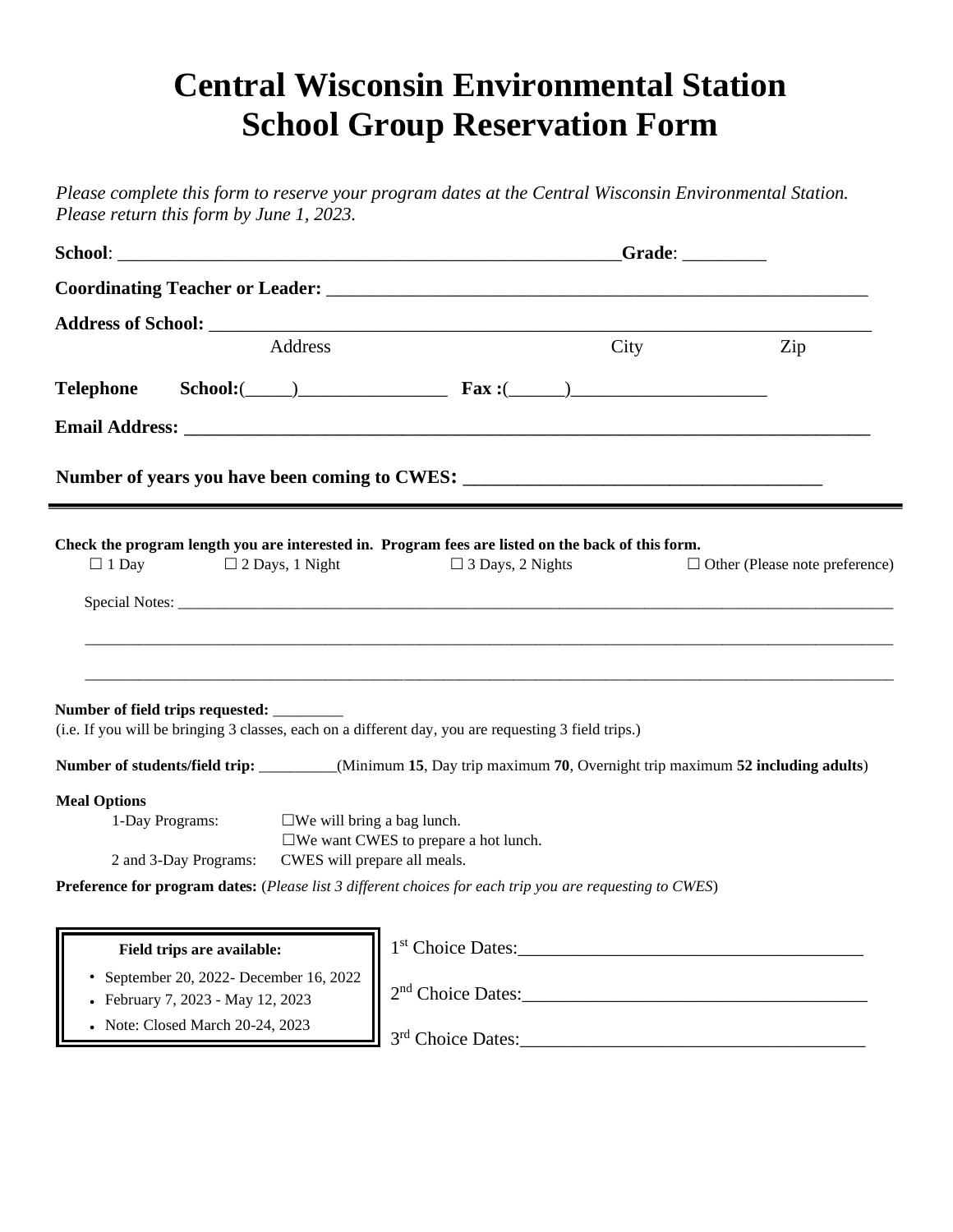# **Fees**

All programs include educational activities, use of facilities, and equipment. For day programs, lunch is available for \$9.00 per person. Adults do not pay for day programs. Residential programs include full meal service and accommodation in dormitory or log cabins. Full meal service includes lunch on arrival day through lunch on departure day. Adults accompanying residential groups pay only for meals; the fees for programming and lodging are waived. Minimum number of students for residential programs is 15 students. See fees for specific programs in the table below.

| <b>Length of Stay</b>                 | <b>Cost Per Student</b>    | <b>Cost Per Adult</b>  |
|---------------------------------------|----------------------------|------------------------|
| One-Day Program                       | \$10.00/\$19.00 with Lunch | $0$ /\$9.00 with Lunch |
| <b>Extended-Day Program</b>           | \$12.00/\$21.00 with Lunch | $0$ /\$9.00 with Lunch |
| One-Plus-One Two-Day Program          | \$20.00/\$38.00 with Lunch | $0/\$18.00$ with Lunch |
| Extended One-Day Plus Evening Program | \$34.00                    | \$18.00                |
| Two-Day Program                       | \$64.00                    | \$36.00                |
| Three-Day Program                     | \$104.00                   | \$63.00                |
| Four-Day Program                      | \$144.00                   | \$90.00                |
| Five-Day Program                      | \$182.00                   | \$117.00               |

### **Medical Information**

Teachers are responsible for the care and dispensing of student medications. A locked box and key will be provided to the designated teacher upon arrival for residential groups. Inhalers, bee sting medications, insulin syringes, and other medication used in the event of life-threatening situations must be carried by the student or the adult assigned to the student's group. Persons holding a current certificate for the completion of the American Red Cross Community first-aid and safety course or equivalent and a current certificate for the completion of a course for adult, child and infant cardiopulmonary resuscitation/AED must be on-site during the visit. A CWES staff member will be available for day groups. Overnight groups must provide their own certified adult. This will be further addressed before your visit on your Program Planning Form.

#### **Photographic/Video Release**

I understand that the University of Wisconsin-Stevens Point and the Central Wisconsin Environmental Station may take photographs and/or videos of camp participants and activities. I agree that the University of Wisconsin-Stevens Point shall be the owner and may use such photos and/or videos relating to the promotion of future camps and programs. I relinquish all rights that I may claim in relation to the use of said photographs and/or videos.

Signature for consent: